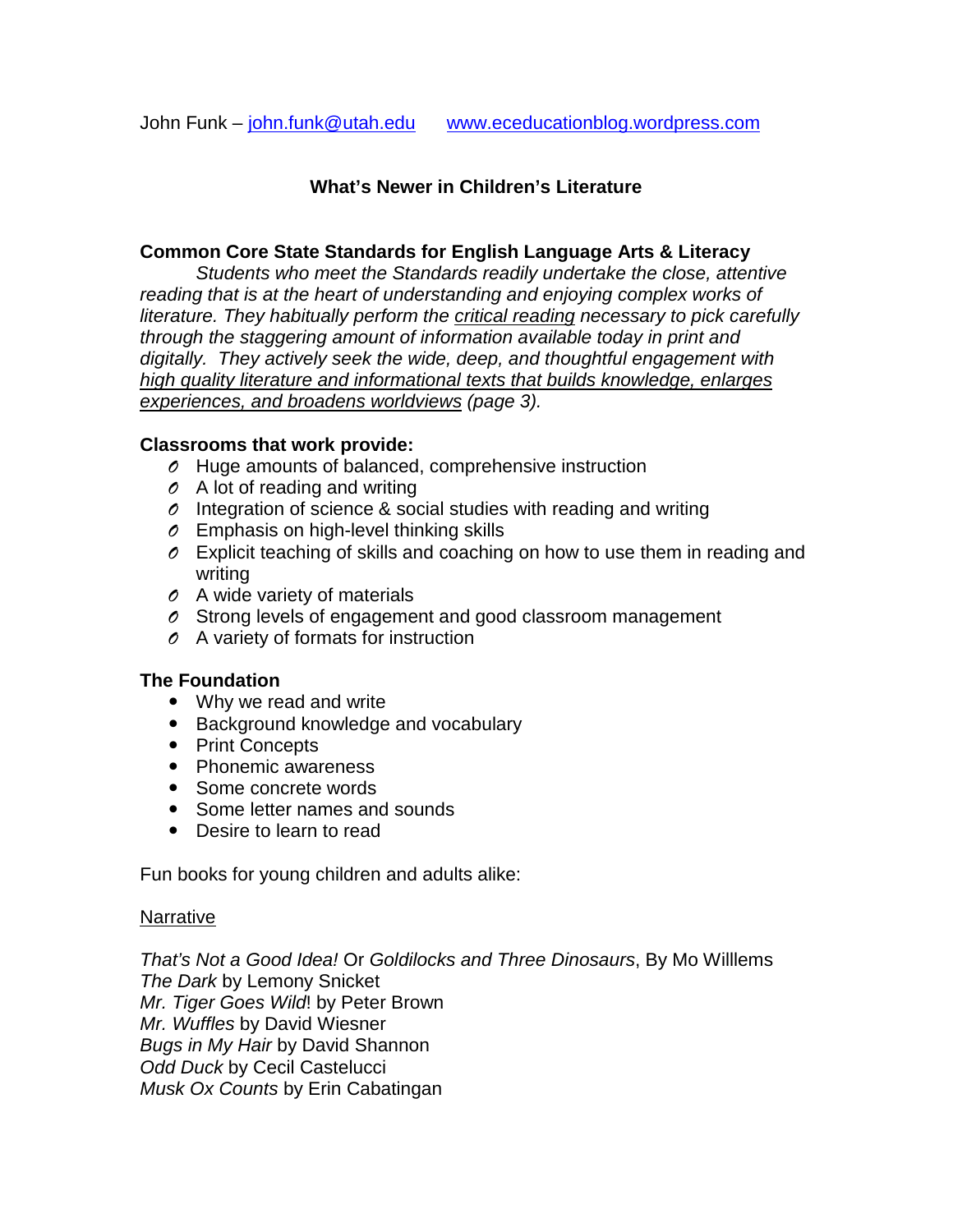*Open This Little Book* by Jesse Klausmeier *Puffin Peter* by Petr Horacek *Count the Monkeys* by Mac Barnett *Bully* by Laura Vaccaro Seeger *Sophie's Squash* by Miller & Wulsdorf *Xander's Panda Party* by Linda Sue Park *Locomotive* by Brian Floca *Bluebird* by Bob Staake *Snowflakes Fall* by Patricia MacLachlan *We are in a Book!* and *Duck Gets a Cookie* By Mo Willems *Animal Masquerade* by Marianne Dubuc *Silly Goose's Big Story* by Keiko Kasza *Extra Yarn* by Mac Barnett *Z is for Moose* by Kelly Bingham *A Home for Bird* and *A Sick Day for Amos McGee* by Philip Stead *Penny and Her Song* by Kevin Henkes *Dot* by Patricia Intriago *My Rhinoceros* by Jon Agee *The Haunted Hamburger and Other Ghostly Stories* by David LaRochelle *And Then It's Spring* by Julie Fogliano *I Want My Hat Back and This is Not My Hat* by John Klassen *It's a Book!* By Lane Smith *City Dog, Country Frog* by Mo Willems and Jon J. Muth *Oh No, George*! By Chris Haughton *Bear Has a Story to Tell* by Philip Stead *Each Kindness* by Jacqueline Woodson *A is for Musk Ox* by Erin Cabatingan & Matthew Myers *Sadie and Ratz* by Sonya Hartnett *All for Me and None for All* by Helen Lester *Goldilocks and Just One Bear* by Leigh Hodgkinson *Sophie's Fish* by A.E. Cannon Informational *Locomotive* (narrative form)

*Butterflies* by Seymour Simon *Green* by Laura Vaccaro Seeger *Demolition* by Sally Sutton *The Beetle Book* by Steve Jenkins *Puffing Patrol* by Ted & Betsy Lewin *Chipmunk's Hole* by Dee Phillips *Everything I Need to Know Before I am 5.* By Valorie Fisher (narrative form) *It's All About Me-ow* by Hudson Talbott *Island: A Story of the Galapagos* by Jason Chin *Over and Under the Snow* y Kate Messner *Looking at Lincoln* by Maira Kalm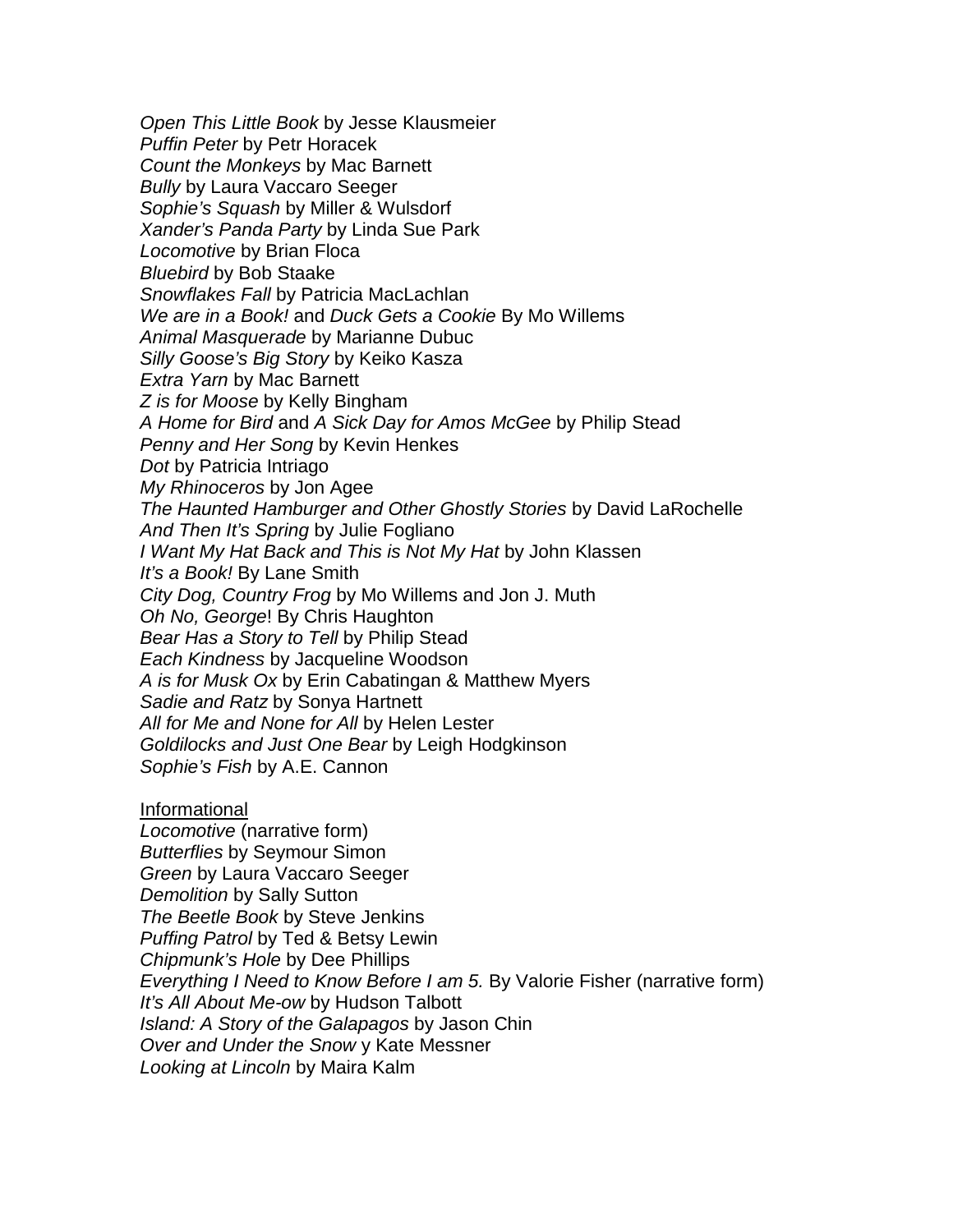# Reading in a Digital World

**The News** (as of 12/2014)

- E-books represent 20% of total children's book sales
- Children are reading more on computers and electronic devices than in print
	- 39% read on electronic devices daily
	- 28% read printed materials daily
- Children who read daily on screen are less likely to be strong readers than those who read regularly in print
- Children prefer to read on a screen 52% rather read on electronic devices 32% prefer to read in print Girls much more likely than boys to read in print
- Tablets are the preferred device used for reading fiction 36% read on tablets 30% read on computer
	- 23% read on smartphone
- A balance of print and digital achieves a higher level of literacy

## Print vs. Digital

- Print is better
	- Reading with a child Sharing books with other people Comprehension
- Digital is better
	- Reading in bed
	- Having a wide selection
	- Reading books while traveling
	- Begin able to get a book quickly

### App Recommendations

Best source: [www.publishersweekly.com](http://www.publishersweekly.com/)